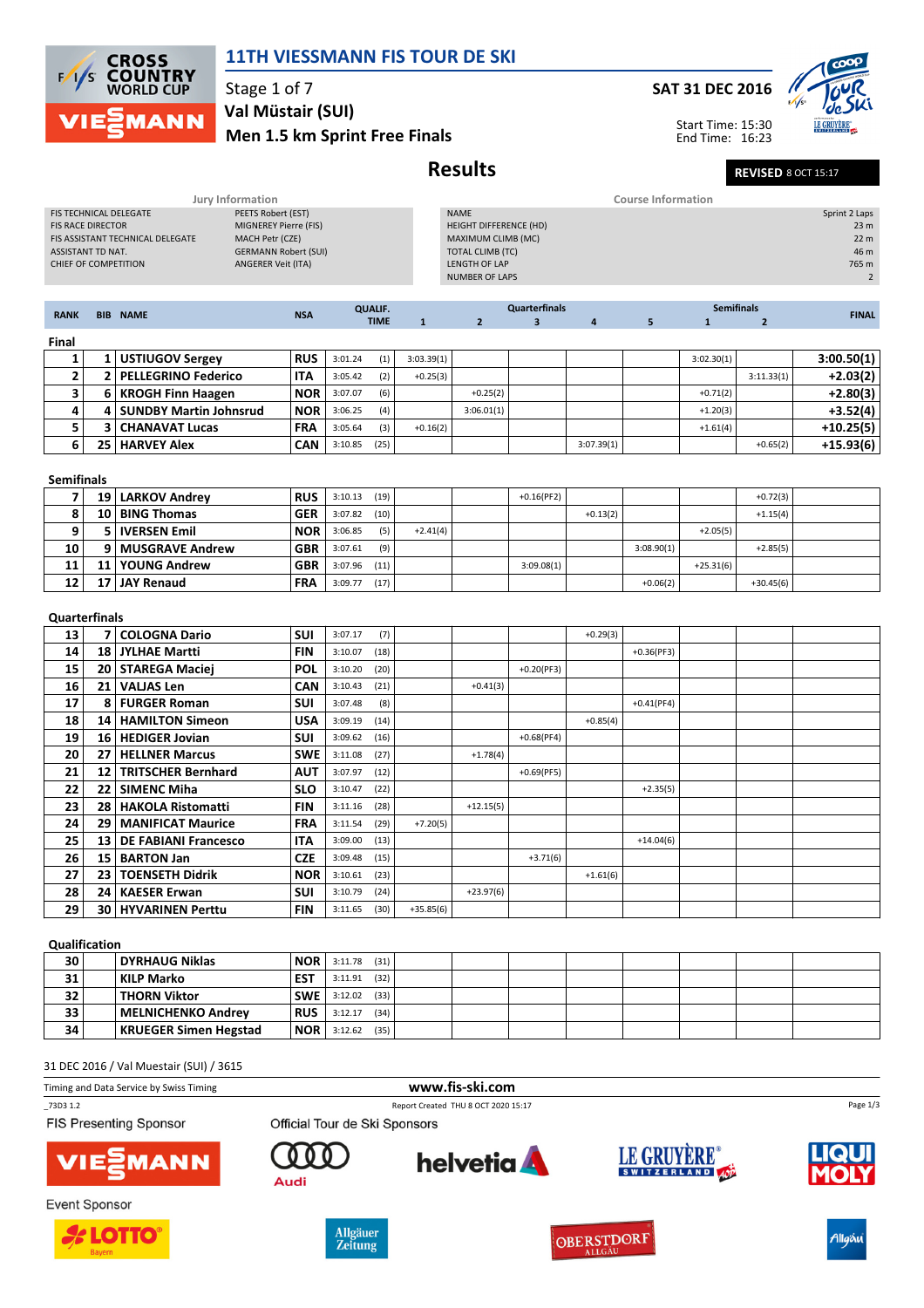

## 11TH VIESSMANN FIS TOUR DE SKI

SAT 31 DEC 2016



Start Time: 15:30 End Time: 16:23

Results Revised 8 OCT 15:17

RANK BIB NAME NEWSALE NSA QUALIF. TIME **Quarterfinals** 1 2 3 4 5 Semifinals 1 2 FINAL Qualification **35 DOBLER Jonas GER** 3:13.04 (36) **36 HEIKKINEN Matti** FIN 3:13.28 (37) **37 RASTELLI Maicol ITA** 3:13.64 (38) **38 GAILLARD Jean Marc FRA** 3:14.01 (39) **39 MAETTIG Valentin GER** 3:14.14 (40) 40 HOLUND Hans Christer NOR 3:14.29 (41) **41 VOKUEV Ermil RUS** 3:14.54 (42) **42 TSCHARNKE Tim GER** 3:14.56 (43) **43 | NOECKLER Dietmar** | ITA | 3:14.62 (44) **44** ROETHE Sjur NOR 3:14.67 (45)<br>**45** KOZISEK Dusan CZE 3:15.15 (46) **KOZISEK Dusan CZE** 3:15.15 (46) **46 PARISSE Clement** FRA 3:15.26 (47) **47 EKSTROEM Axel SWE** 3:15.42 (48) **48 RUEESCH Jason** SUI 3:15.68 (49) 49 RANKEL Raido EST 3:15.82 (50) 50 KERSHAW Devon CAN 3:15.87 (51) **51 NISKANEN IIvo FIN** 3:15.94 (52) 52 JAKS Martin CZE 3:16.15 (53) 53 LUUSUA Ari FIN 3:16.35 (54) **54 NOVAK Michal CZE** 3:16.51 (55) **55 BAUMANN Jonas** SUI 3:16.57 (56) **56 KILLICK Graeme CAN** 3:16.59 (57) 57 TSINZOV Veselin BUL 3:16.62 (58) **58 | LINDBLAD Anton | SWE | 3:16.66 (59) 59 BOEGL Lucas GER** 3:16.79 (60) 60 CHERVOTKIN Alexey RUS 3:16.96 (61) 61 | **KNOP Petr CZE** | 3:17.16 (62) 62 BESSMERTNYKH Alexander RUS 3:17.28 (63) **63** BJORNSEN Erik **USA** 3:17.52 (64) 64 JEANNEROD Alexis FRA 3:17.79 (65) 65 PEPENE Paul Constantin ROU 3:17.90 (66) **66 KUMMEL Peeter EST** 3:18.41 (68) **67 KUEHNE Andy GER** 3:19.69 (69) **68** SMITH Callum **GBR** 3:19.94 (70) 69 HAELG Philipp LIE 3:20.08 (71) **70 BELLINGHAM Phillip | AUS** 3:20.34 (72) **71 PERL Curdin SUI** 3:20.47 (73) 72 SALVADORI Giandomenico ITA 3:20.53 (=74) 72 DI CENTA Giorgio | ITA | 3:20.53 (=74) 74 HOFFMAN Noah USA 3:20.65 (76) **75 BIKSE Indulis LAT** 3:20.74 (77) **76 BURMAN Jens** SWE 3:21.50 (78) 77 | RICKARDSSON Daniel | SWE | 3:21.78 (79) **78 WICK Thomas GER** 3:21.79 (80) **79 TAMMJARV Karel EST** 3:22.17 (81) 80 **NOTZ Florian GER** 3:22.71 (82)

31 DEC 2016 / Val Muestair (SUI) / 3615

Timing and Data Service by Swiss Timing **www.fis-ski.com** 

\_73D3 1.2 Report Created THU 8 OCT 2020 15:17

**FIS Presenting Sponsor** 











**Event Sponsor** 

VIE









Page 2/3